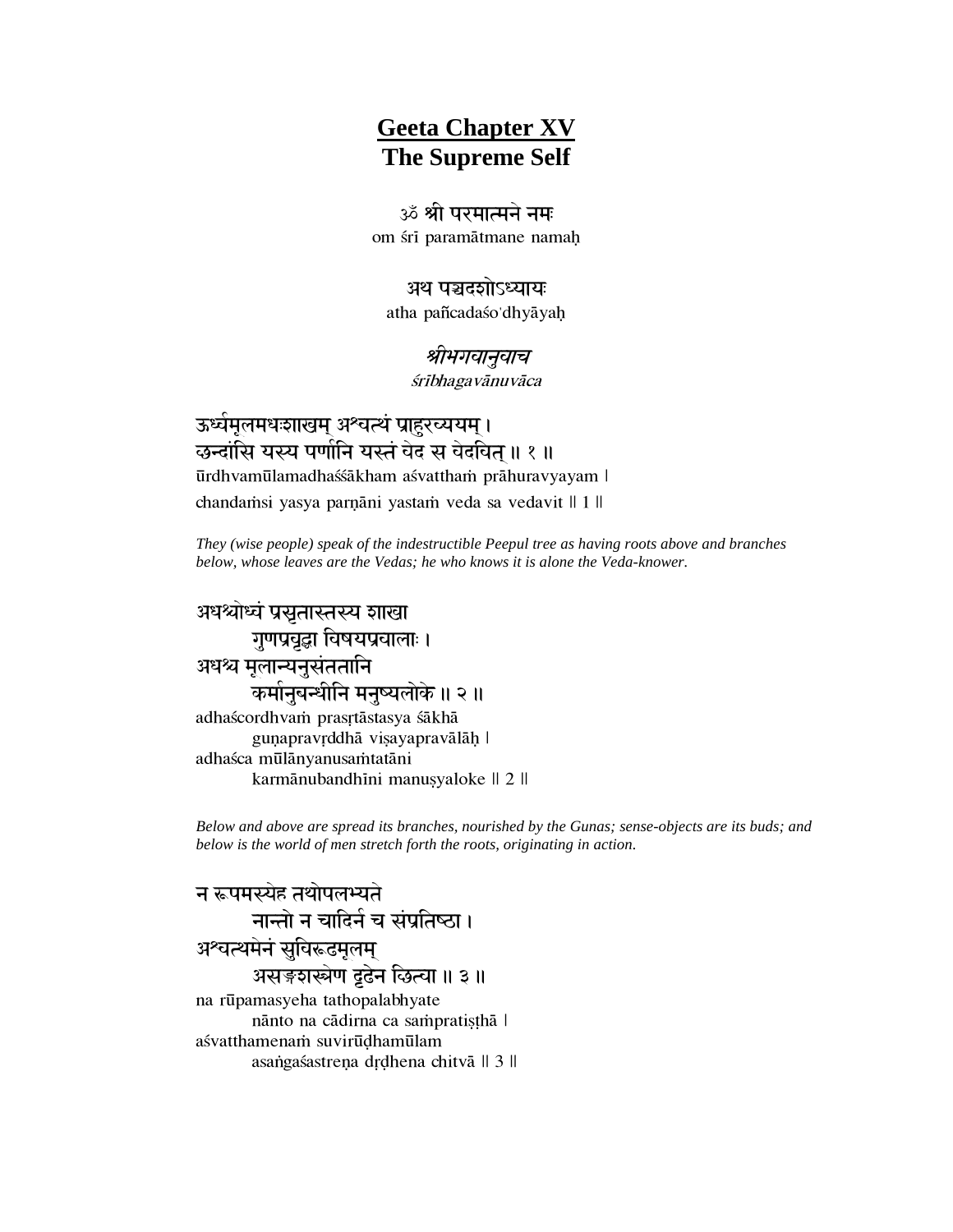*Its form is not perceived here as such, neither its end, not its origin, nor its foundation, nor its resting place; having cut asunder this firm rooted Peepul-tree with the strong axe of nonattachment...* 

ततः पदं तत्परिमार्गित**व्यं** यस्मिन्गता न निवर्तन्ति भूयः । तमेव चाद्यं पुरुषं प्रपद्ये यतः प्रवृत्तिः प्रसृता पुराणी ॥ ४ ॥ tatah padam tatparimārgitavyam yasmingataa na nivartanti bhūyah l tameva cādyam purusam prapadye yatah pravrttih prasrtā purāņī || 4 ||

*Then that Goal should be sought after, where having gone, none returns again. I seek refuge in that "primeval Purusha" from which streamed forth the ancient activity (or energy).* 

निर्मानमोहा जितसङ्खोषा अध्यात्मनित्या विनिवृत्तकामाः । द्वन्द्वैर्विमुक्ताः सुखदुःखसंज्ञैः गच्छन्त्यमूढाः पदमव्ययं तत् ॥ ५ ॥ nirmānamohā jitasangadosā adhyātmanityā vinivŗttakāmāh | dvandvairvimuktāḥ sukhaduḥkhasam jñaih gacchantyamūḍhāḥ padamavyayam tat || 5 ||

*Free from pride and delusion, victorious over the evil of attachment, dwelling constantly in the Self, their desires having completely retired, freed from the pairs of opposites, such as - pleasure and pain, the undeluded reach that Goal Eternal.* 

न तझसयते सूर्यो न शशाङ्को न पावकः । यदगत्वा न निवर्तन्ते तद्वाम परमं मम ॥ ६ ॥ na tadbhāsayate sūryo na śaśānko na pāvakah | yadgatvā na nivartante taddhāma paramam mama || 6 ||

*Nor does the sun shine there, nor the moon, nor fire; to which having gone they return not; that is My Supreme Abode.* 

ममैवांशो जीवलोके जीवभूतः सनातनः मनः षष्ठानीन्द्रियाणि प्रकृतिस्थानि कर्षति ॥ ७ ॥ mamaivāmso jīvaloke jīvabhūtah sanātanah manah sasthānindriyāņi prakrtisthāni karsati || 7 ||

*An eternal portion of Myself having become a living soul in the world of life, and abiding in Prakriti draws (to itself) the (five) senses with mind for the sixth.*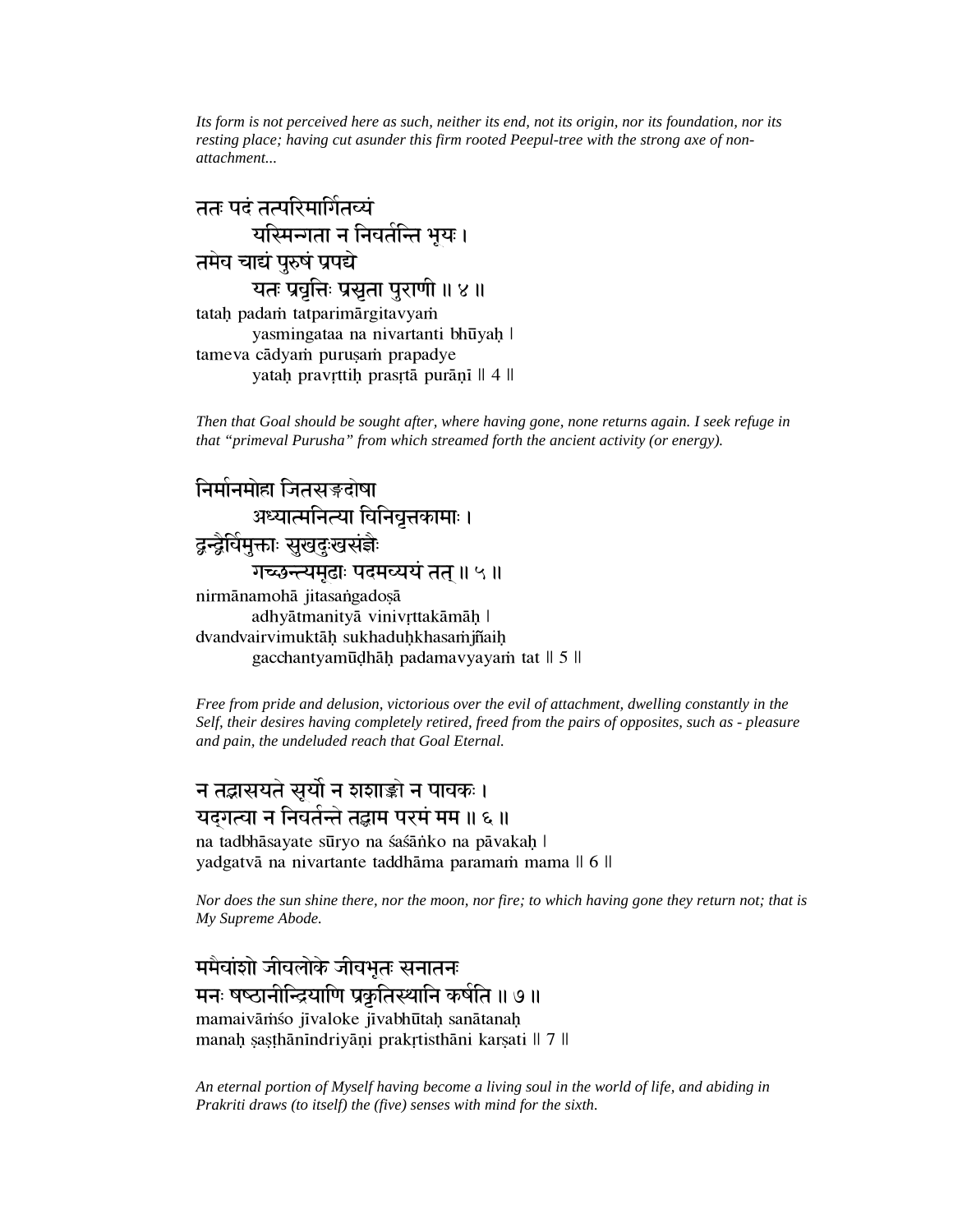#### शरीरं यदवाप्नोति यच्चाप्युत्क्रामतीश्वरः । गृहीत्वैतानि संयाति वायुर्गन्धानिवाशयात् ॥ ८ ॥ śarīram yadavāpnoti yaccāpyutkraamatīśvarah | gŗhītvaitāni samyāti vāyurgandhānivāśayāt || 8 ||

*When the Lord obtains a body, and when He leaves it, He takes these and goes (with them) as the wind takes the scents from their seats (the flower).* 

## श्रोत्रं चक्षः स्पर्शनं च रसनं घ्राणमेव च । अधिष्ठाय मनश्वायं विशयानुपसेवते ॥ ९ ॥

śrotram cakṣuḥ sparśanam ca rasanam ghrāṇameva ca l adhisthāya manaścāyam viśayānupasevate || 9 || *Presiding over the ear, the eye, the touch, the taste and the smell, so also the mind, He enjoys the sense objects.* 

### उत्क्रामन्तं स्थितं वापि भुञ्जानं वा गुणान्वितम ।

विमुदा नानुपश्यन्ति पश्यन्ति ज्ञानचक्षुषः ॥ १० ॥

utkrāmantam sthitam vāpa bhuñjānam vā guņānvitam | vimūdhā nānupaśyanti paśyanti jñānacakṣuṣaḥ || 10 ||

*Him who departs, stays and enjoys, who is united with the Gunas, the deluded do not see; but they behold who possess the Eye-of-Knowledge.* 

## यतन्तो योगिनश्चैनं पश्यन्त्यात्मन्यवस्थितम् । र्यतन्तोऽप्यकृतात्मानो नैनं पश्यन्त्यचेतसः ॥ ११ ॥

yatanto yoginaścainam paśyantyātmanyavasthitam | yatanto'pyakŗtātmāno nainam pśayantyacetasaḥ || 11 ||

*The seekers striving (for perfection) be hold Him dwelling in the Self; but, the unrefined and unintelligent, even though striving, see Him not.* 

यदादित्यगतं तेजो जगद्भासयतेऽखिलम् । यच्चन्द्रमसि यच्चाग्नौ तत्तेजो विद्धि मामकम् ॥ १२ ॥ yadādityagatam tejo jagadbhāsayate'khilam | yaccandramasi yaccāgnau tattejo viddhi māmakam || 12 ||

*That light which is residing in the sun and which illumines the whole world, and that which is in the moon and in the fire - know that Light to be Mine.*

गामावि**श्य च भूतानि धारयाम्यहमोजसा** । पृष्णामि चौषधीः सर्वाः सोमो भूत्वा रसात्मकः ॥ १३ ॥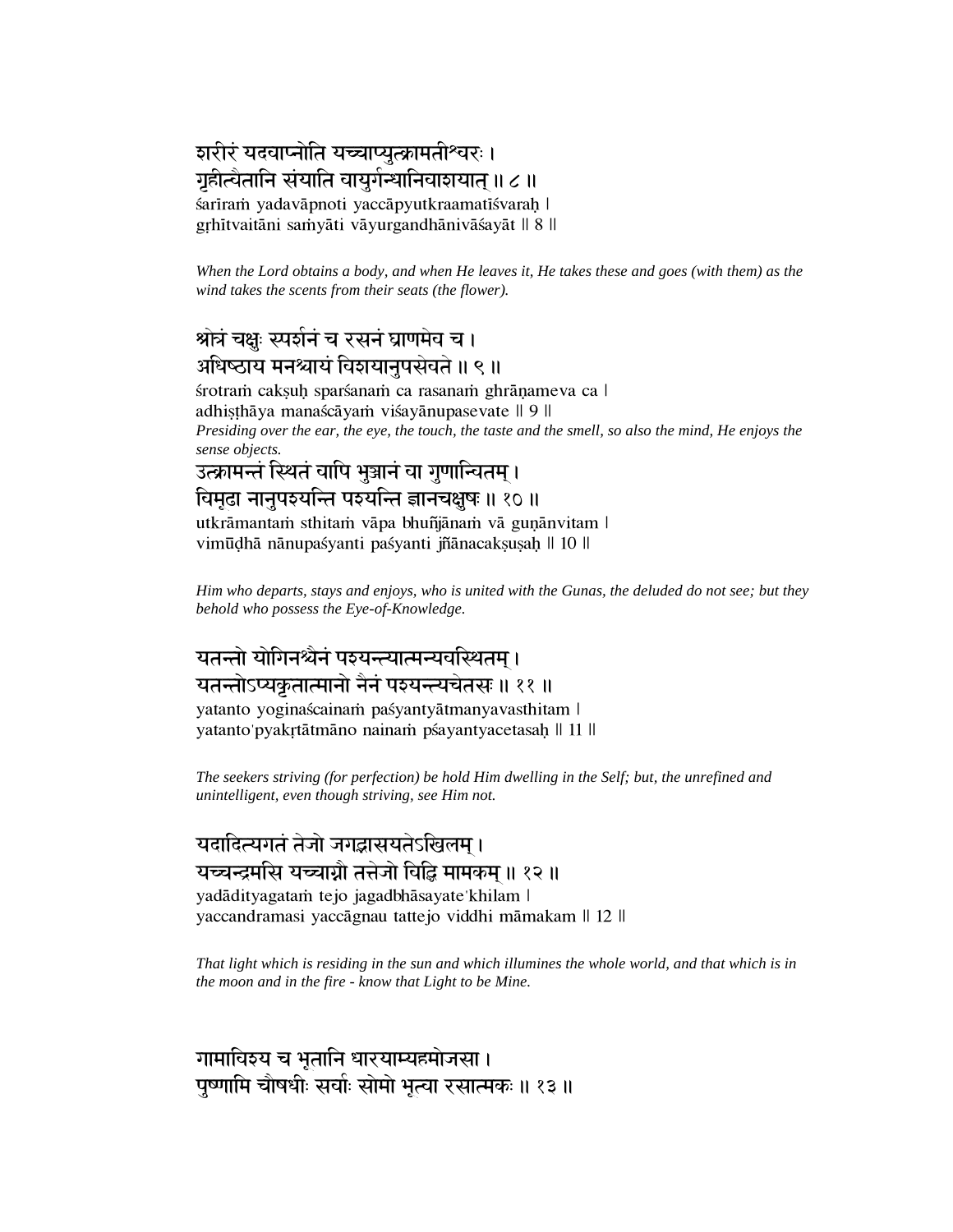gāmaavišya ca bhūtāni dhārayāmyahamojasā∣ pusnāmi causadhīh sarvāh somo bhūtvā rasātmakah || 13 ||

*Permeating the earth I support all beings by (My) energy; and having become the liquid moon I nourish all herbs.* 

अहं वैश्वानरो भृत्वा प्राणिनां देहमाश्रितः । प्राणापानसमायुक्तः पचाम्यन्नं चतुर्विंधम् ॥ १४ ॥ aham vaiśvānaro bhūtvā prāninām dehamāśritah | prāņāpānasamāyuktaḥ pacāmyannaṁ caturvidham || 14 ||

*I, having become (the fire) Vaisvanara, abide in the body of beings, and associated with Prana and Apana digest the four-fold food.* 

सर्वस्य चाहं हृदि संनिविष्ठो मत्तः स्मृतिर्ज्ञानमपोहनं च । चेदैश्य सर्वैरहमेव वेद्यो वेदान्तकुद्वेदविदेव चाहम् ॥ १५ ॥ sarvasya cāham hrdi samnivistho mattah smrtirjñānamapohanam ca l vedaiśca sarvairahameva vedyo vedāntakrdvedavideva cāham || 15 ||

*And I am seated in the hearts of all; from Me are memory, knowledge, as well as their absence. I am verily that which has to be known in all the Vedas; I am indeed the author of the Vedanta, and the "knower of the Vedas" am I.* 

द्वाविमौ पुरुषौ लोके क्षरश्चाक्षर एव च । क्षरः सर्वाणि भृतानि कूटस्थोऽक्षर उच्यते ॥ १६ ॥ dvāvimau puruşau loke kşaraścākşara eva ca l kṣaraḥ sarvāṇi bhūtāni kūṭastho'kṣara ucyate || 16 ||

*Two Purushas are there in this world, the Perishable and the Imperishable. All beings are the Perishable and the Kutasthah is called the the Imperishable.* 

उत्तमः पुरुषस्त्वन्यः परमात्मेत्युदाहृतः । यो लोकत्रयमाविरुय बिभर्त्यव्यय ईश्वरः ॥ १७ ॥ uttamah puruşastvanyah paramātmetyudāhrtah | yo lokatrayamāviśya bibhartyavyaya iśvaraḥ || 17 ||

*But distinct is the Supreme Purusha called the Highest Self, the indestructible Lord, who pervading the three worlds (waking, dream, and deep-sleep), sustains them.*